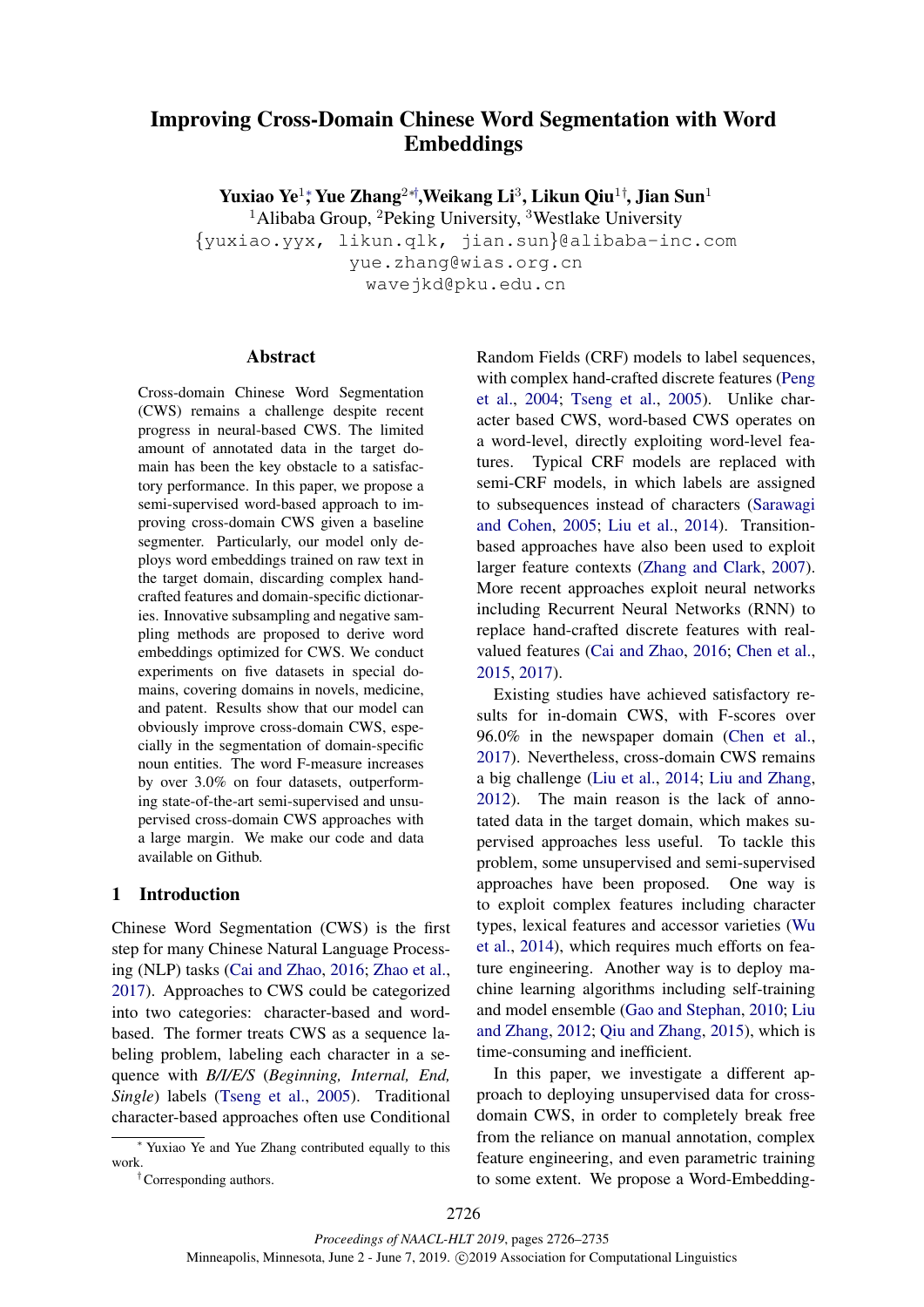Based CWS (WEB-CWS) model, which aims to improve the performance of an existing baseline segmenter in cross-domain CWS. WEB-CWS is a conceptually simple word-based model, using word embeddings, which are expected to carry semantic and syntax information [\(Mitchell and La](#page-8-12)[pata,](#page-8-12) [2010\)](#page-8-12), as the only input of a non-parametric word segmentor. The basic intuition is that embeddings of words within a same context window should be close to each other [\(Goldberg and Levy,](#page-8-13) [2014;](#page-8-13) [Mikolov et al.,](#page-8-14) [2013\)](#page-8-14). If a sequence is incorrectly segmented, those incorrectly segmented words are likely to be semantically and syntactically inconsistent with their surrounding words. Consequently, the embedding of an incorrectly segmented word should be far away from embeddings of its surrounding words.

Based on the hypothesis above, we propose WEB-CWS. Word embeddings are first derived with a CWS-oriented word embedding model with innovative subsampling and negative sampling methods. A word-embedding-based decoder is then used for segmentation, with cosine similarities among word embeddings as the metric for probability calculation. WEB-CWS is a *semisupervised* model, because it only uses word embeddings trained on raw text in the target domain, which is first automatically segmented by the baseline segmenter. The model is also *crossdomain* in the sense that it can improve the performance of the baseline segmenter, when the source text for training the baseline segmenter and the target text to be segmented are in different domains.

The main contributions of this paper include:

- To our knowledge, we are the first to directly use word embeddings for CWS, without any neural structures, which makes our model conceptually simpler and run faster.
- We have proposed novel sampling methods to make the embeddings optimized for CWS, which has never been used for embedding training.
- Our model can be used on top of any existing CWS models to improve their performances, without the need to re-train those models with annotated domain specific data.
- On four datasets in different special domains, our model improves the word F-measure by

more than 3.0%, compared with the state-ofthe-art baseline segmenter. We release our code and data on Github<sup>[1](#page-1-0)</sup>.

# 2 Related Work

Our work is related with existing research on word-based CWS, cross-domain CWS, and embedding-based CWS.

# 2.1 Word-Based CWS

Instead of labeling a sequence character-wise, word-based CWS tries to pick the most probable segmentation of a sequence. [Zhang and](#page-8-5) [Clark](#page-8-5) [\(2007\)](#page-8-5) design a statistical method for wordbased CWS, extracting word-level features directly from segmented text. The perceptron algorithm [\(Collins,](#page-8-15) [2002\)](#page-8-15) is used for training and beam-search is used for decoding. [Cai and Zhao](#page-8-0) [\(2016\)](#page-8-0) use Gated Combination Neural Networks and LSTM to present both character sequences and partially segmented word sequences, combining word scores and link scores for segmentation. Our work is in line with their work in directly using word information for CWS. In contrast, our method is conceptually simpler by directly using word embeddings. In addition, our work aims at domain-adaptation, rather than training from scratch.

# 2.2 Cross-Domain CWS

Supervised, semi-supervised and unsupervised approaches have been proposed for domain adaptation for CWS. [Chen et al.](#page-8-7) [\(2017\)](#page-8-7) use an Adversarial Network to learn shared knowledge for different segmentation criteria and domains. This approach requires annotated data in the target domain.

However, one challenge for cross-domain CWS is the lack of such annotated data. [Liu and Zhang](#page-8-8) [\(2012\)](#page-8-8) propose an unsupervised model, in which they use features derived from character clustering, together with a self-training algorithm to jointly model CWS and POS-tagging. This approach is highly time-consuming [\(Qiu and Zhang,](#page-8-11) [2015\)](#page-8-11). Another challenge is the segmentation of domain-specific noun entities. In a task of segmenting Chinese novels, [Qiu and Zhang](#page-8-11) [\(2015\)](#page-8-11) design a double-propagation algorithm with complex feature templates to iteratively extract noun entities and their context, to improve segmentation

<span id="page-1-0"></span><sup>1</sup> https://github.com/vatile/CWS-NAACL2019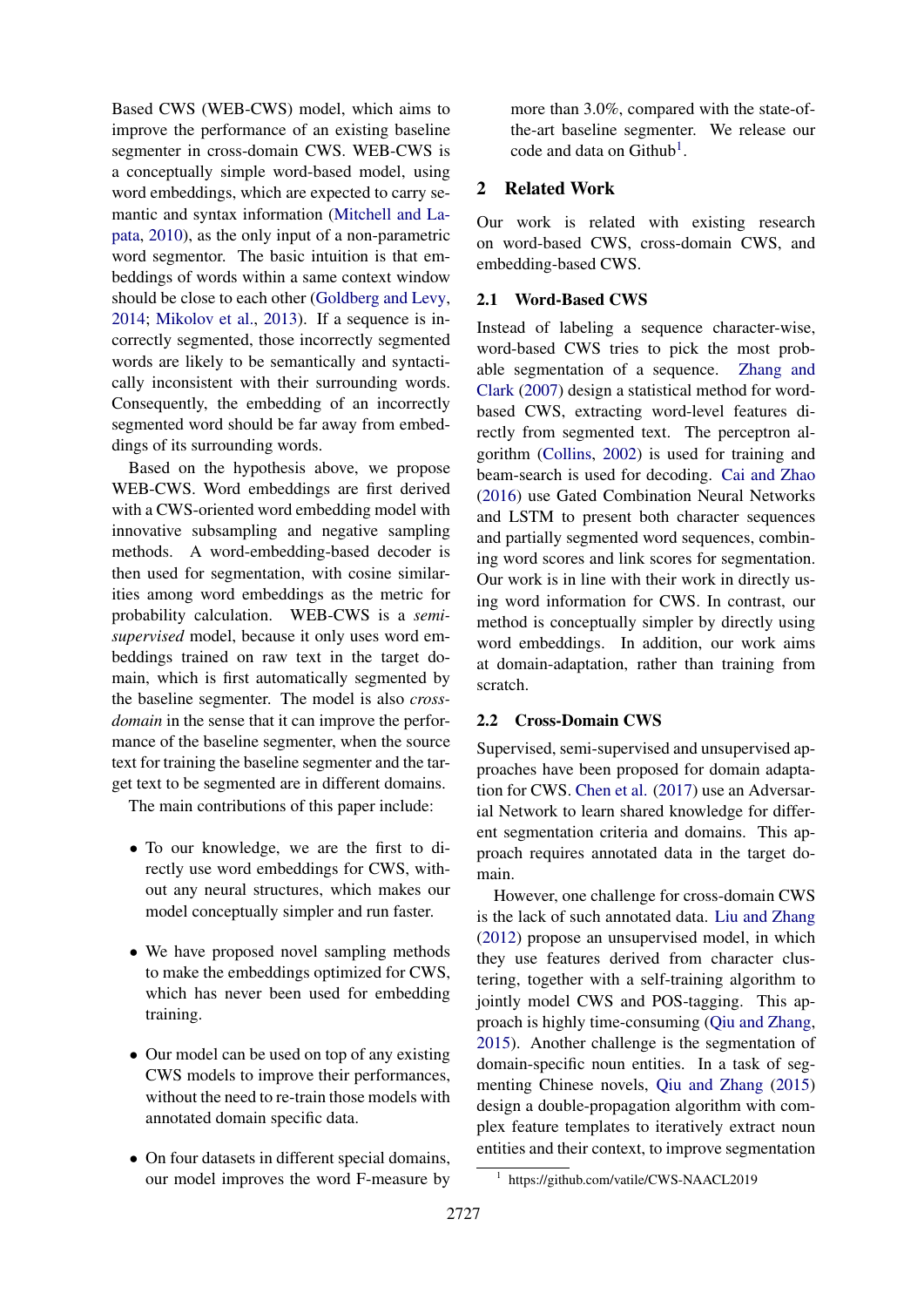performance. This approach still relies heavily on feature templates. Similarly, our model does not require any annotated target data. In contrast to their work, our model is efficient and feature-free.

#### 2.3 CWS Using Embeddings

There are CWS models deploying embeddings. [Ma and Hinrichs](#page-8-16) [\(2015\)](#page-8-16) and [Deng and Sun](#page-8-17) [\(2018\)](#page-8-17) propose embedding matching CWS models, in which embeddings of characters in a sequence are compared with high dimensional representations of CWS-specific actions (e.g., separation and combination) or CWS-specific labels (e.g., *B/M/E/S*). Then each character is labeled according to the similarity between its embedding and the high dimensional representation.

Particularly, [Zhou et al.](#page-9-1) [\(2017\)](#page-9-1) propose to use character embeddings trained on a word-based context to improve the performance of existing neural CWS models, which is similar to our approach in terms of making use of CWS-oriented word embeddings derived with automatically segmented raw corpus. However, in their work, when doing cross-domain CWS, word embeddings are fed into the baseline neural model trained on a large annotated general corpus, with annotated special domain data as the development set. In our model, on the contrary, word embeddings are used directly for CWS with a non-parametric decoder, which does not require to re-construct the baseline model, and annotation is not required at all for the special domain data.

#### 3 Word-Embedding-Based CWS

The overall architecture of our method is shown in Figure 1. Given a baseline segmenter and a target domain raw corpus  $T$ , we obtain an automatically segmented corpus  $T'$  by applying the baseline segmenter to the target corpus. We then execute our CWS-oriented word embedding model (Section 3.1) on  $T'$  to derive a set of word embeddings  $E$ . In addition, all tokens from  $T'$  are collected as a target domain dictionary D. Finally,  $E$  and  $D$  are used to re-segment  $T$  with our wordembedding-based segmenter (Section [3.2\)](#page-4-0).

#### 3.1 CWS-Oriented Word Embedding Model

We use a CWS-oriented model modified from the Skip-gram model [\(Mikolov et al.,](#page-8-14) [2013\)](#page-8-14) to derive word embeddings. A typical Skip-gram model using negative sampling tries to maximize the fol-



Figure 1: The pipeline of WEB-CWS.

lowing objective [\(Mikolov et al.,](#page-8-14) [2013\)](#page-8-14):

$$
\sum_{(w,c)\in P} \log \sigma(v_w \cdot v_c^{\top}) + \sum_{(w,c')\in N} \log \sigma(-v_w \cdot v_{c'}^{\top})
$$
\n(1)

with P being the set of positive samples  $(w, c)$ consisting of a target word  $w$  and a context word c, N being the set of negative samples  $(w, c')$  consisting of a target word w and a word  $c'$  drawn randomly from a noise distribution  $P_n(w)$ ,  $v_w$  being the word embedding of w, and  $\sigma$  being the sigmoid activation function.

Subsampling is applied when choosing the target word  $w$  to reduce training time and to improve the quality of embeddings of rare words [\(Mikolov](#page-8-14) [et al.,](#page-8-14) [2013\)](#page-8-14). For a natural language, the frequency distribution of all words is expected to obey Zipf's law: a word's frequency is inversely proportional to its rank in the frequency table [\(Newman,](#page-8-18) [2005\)](#page-8-18). This highly biased distribution makes the training of the Skip-gram model inefficient, in that very frequent words can make a large portion of training samples, but their embeddings may not change much after being seen for a certain time [\(Mikolov](#page-8-14) [et al.,](#page-8-14) [2013\)](#page-8-14). Therefore, a subsampling method is used by [Mikolov et al.](#page-8-14) [\(2013\)](#page-8-14), with the probability for a word  $w$  being sampled as:

$$
p_{sub}(w) = min(1, \sqrt{\frac{\epsilon}{f(w)}})
$$
 (2)

where  $\epsilon$  is an arbitrarily chosen threshold, and  $f(w)$  is the frequency of w.

Since word embeddings in our model are used for segmentation, we cannot directly use the training objective in [Mikolov et al.](#page-8-14) [\(2013\)](#page-8-14), which is designed for language modeling. To make the training objective more consistent with the goal of CWS, we modify the negative sampling Skipgram model in various ways, including adding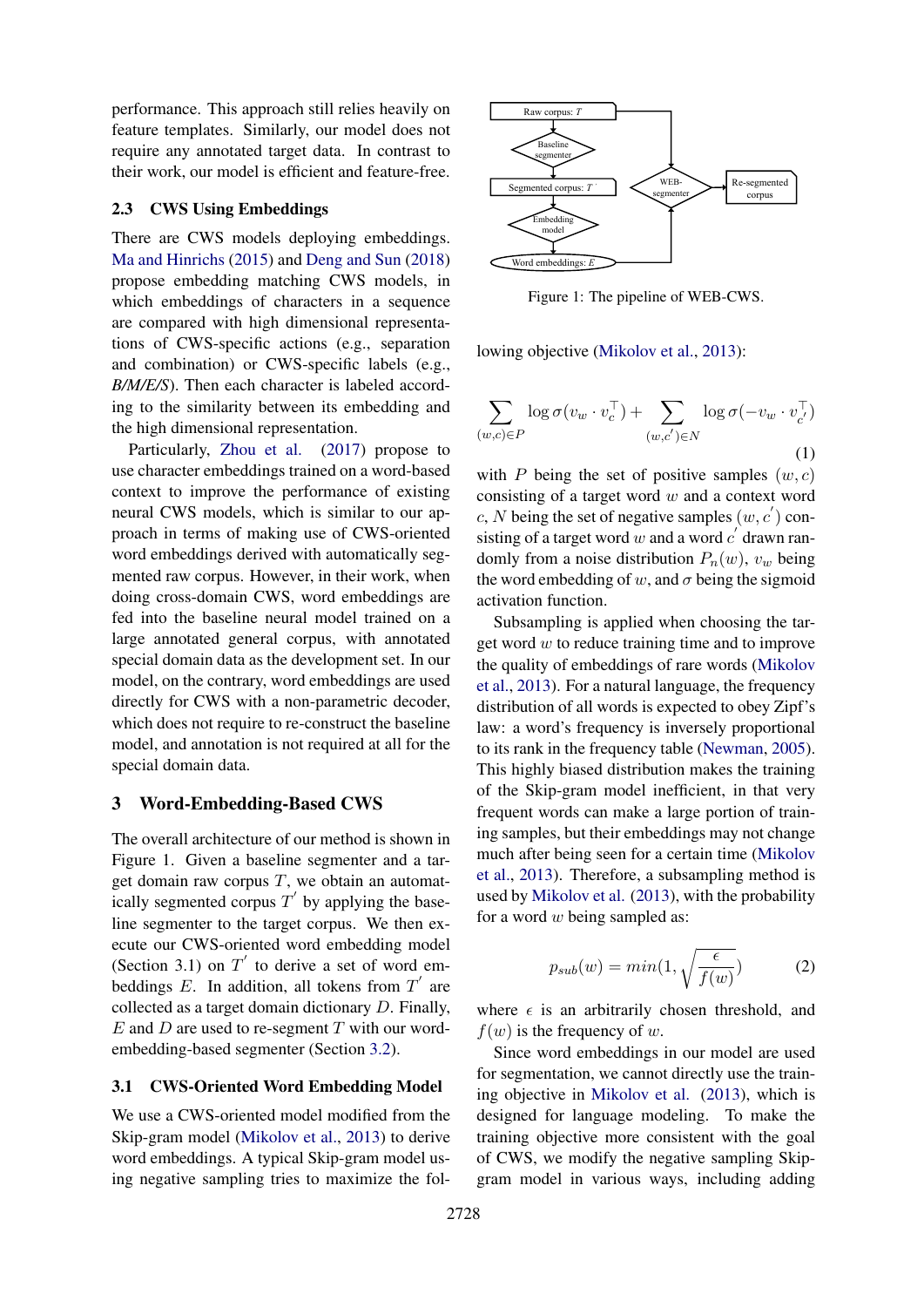CWS-oriented negative samples, changing the method for subsampling multi-character words, normalizing the dot product of embeddings, and smoothing the weights of positive and negative samples in training.

# 3.1.1 Context Negative Sampling

When training a typical Skip-gram model, a target word and a word within its context window are taken together as a positive sample [\(Mikolov](#page-8-14) [et al.,](#page-8-14) [2013\)](#page-8-14). From the perspective of CWS, it can be perceived as teaching the model how to correctly segment a sequence. From this perspective, we develop a method to generate negative samples from a word's context (i.e., words within the context window), in order to tell the model what the incorrect segmentations of a sequence are.

Given a target word  $w$  and its context  $C$ , and SL/SR as the sequence of characters on the left/right of  $w$  within  $C$ , the proposed context negative sampling method generates negative samples in the following way: for any substring  $s'$  of  $SL$ and  $SR$ , if s' is in the dictionary D but not in C,  $(w, s')$  will be generated as a negative sample.

# 3.1.2 In-Word Negative Sampling

Another way to generate negative samples concerning CWS is to split multi-character words and combine its substrings as negative samples. For instance, given a multi-character target word  $w =$  $c_1c_2c_3$ , supposing that all its substrings are in D, the proposed in-word negative sampling method will then generate the following negative samples:  $(c_1, c_2), (c_1, c_3), (c_2, c_3), (c_1c_2, c_3)$  and  $(c_1, c_2c_3)$ . By doing so, our model is expected to learn not to split those multi-character words when segmenting.

### 3.1.3 Subsampling Multi-Character Words

In the Chinese language, there are some frequent multi-character words consisting of substrings which are also very frequent words themselves. For example, the Chinese word 'dànshì (but)' can be decomposed into two words 'dàn (but)' and 'shì (be)'. Due to the nature of the Skip-gram model, embeddings of frequent words are relatively close to each other since they co-occur with other words more frequently. This nature makes our model inclined to split such multi-character words when segmenting. Although the in-word negative sampling method proposed above is expected to prevent our model from incorrectly splitting multicharacter words, we still want our model to pay more attention to the segmentation of such words. As a result, for subsampling, we will not discard a multi-character word  $w$  if:

$$
p_{sub}(w) < \frac{\mu}{N} \sum_{w_{sub} \in S \cap D} p_{sub}(w_{sub}) \tag{3}
$$

where  $S$  is the set of substrings of  $w$ , and  $N$  is the size of all  $w_{sub} \in S \cap D$ , which is smoothed by a threshold  $\mu$  (which is empirically set to 0.5 in our model). By doing so, we can keep those multi-character words whose substrings are more frequent words themselves. Our model is thus expected to learn better how to segment such words through samples generated with in-word negative sampling.

### 3.1.4 Dot Product Normalization

In the original Skip-gram model, the dot product of embeddings of two words is directly used as the input for the sigmoid layer [\(Mikolov et al.,](#page-8-14) [2013\)](#page-8-14). To make word embeddings derived from the CWS-oriented word embedding model more consistent with the metric used for segmentation as described in Section [3.2.2,](#page-4-1) we modify the training objective described in Equation (1) as follows:

$$
\sum_{(w,c)\in P} \log \sigma(||v_w \cdot v_c^{\top}||) + \sum_{(w,c')\in N} \log \sigma(-||v_w \cdot v_{c'}^{\top}||)
$$
\n(4)

#### 3.1.5 Smoothing Class Weights

For any target word, when training the CWSoriented word embedding model, only one positive sample but many negative samples are generated. To balance the influence of positive and negative samples, a different weight is assigned to each class as follows:

$$
class\_weight = \begin{cases} 1.0 & , positive \\ (\frac{N_{pos}}{N_{neg}} + \eta)/(1 + \eta) & , negative \end{cases} (5)
$$

where  $N_{pos}$  and  $N_{pos}$  are the amount of positive and negative samples respectively, and  $\eta$  is a smooth factor. The smooth factor can prevent the weight of negative samples being too low when negative samples are much more than positive samples.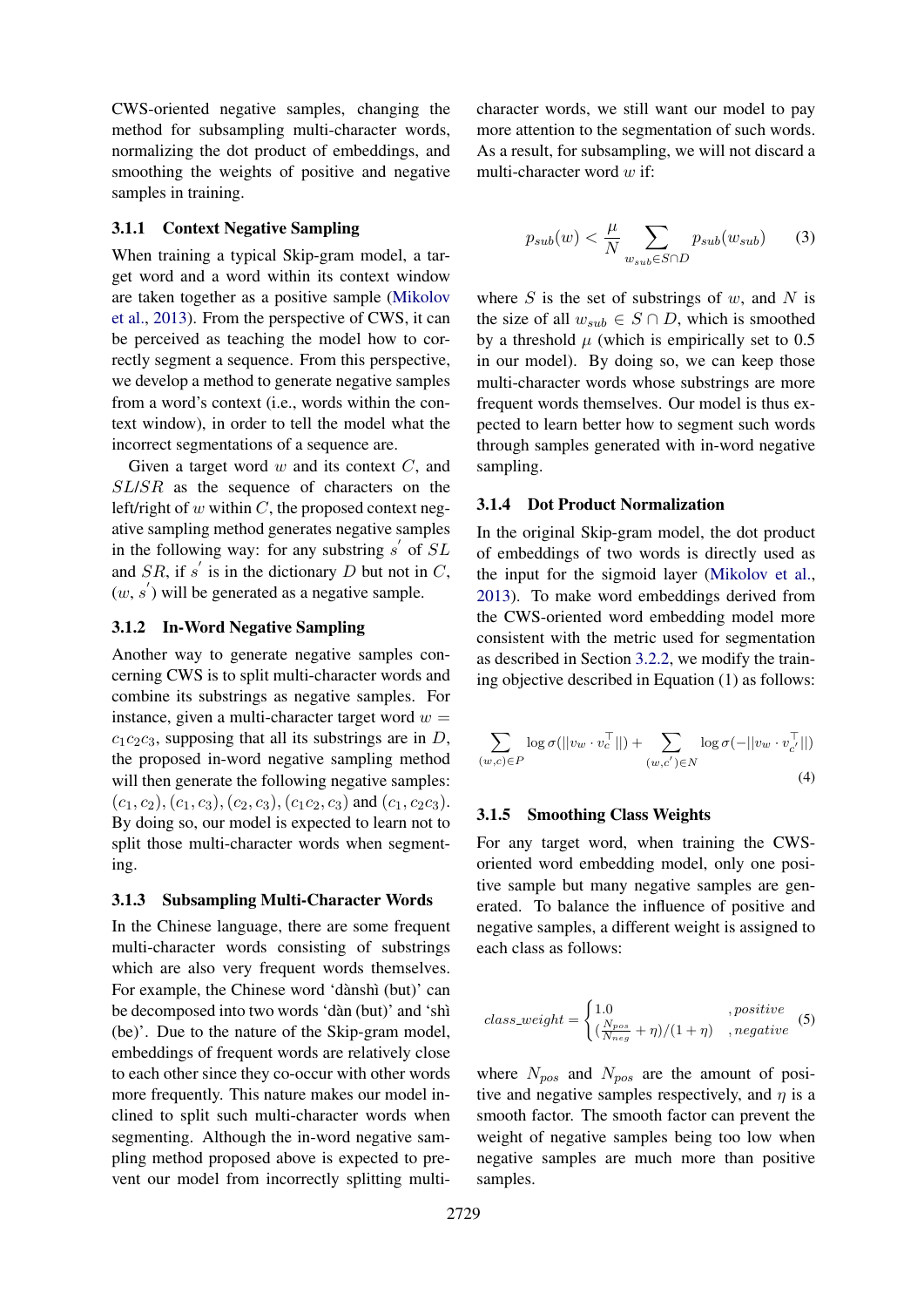#### <span id="page-4-0"></span>3.2 Word-Embedding-Based Segmentater

In WEB-CWS, we formalize the process of segmenting a sequence as a problem of hypothesesbased Viterbi decoding [\(Forney,](#page-8-19) [1973\)](#page-8-19): given a sequence, generating segmentation hypotheses character-wise from the first to the last character, and then searching for the optimal path according to the predefined metric of probability.

# 3.2.1 Hypothesis Generation

Given a sentence consisting of n characters  $S = \lt$  $c_0 > c_1 c_2 ... c_n < c_{n+1} > (c_0 \text{ and } c_{n+1} \text{ are mark-}$ ers of the beginning/end of a sentence), we generate segmentation hypotheses character-wise from  $c_0$  to  $c_{n+1}$ . At each time step t, a hypothesis  $h_t$  is defined as:

$$
h_t = \begin{cases} SEG_t : [w_{0\{c_0\}}w_{1\{c_1...c_g\}}...w_{m\{c_j...c_k\}}] \\ BUF_t : [c_{k+1}...c_t] \\ M_t = m+1 \end{cases}
$$
(6)

which includes a partial segmentation container  $SEG_t$ , a buffer container  $BUF_t$ , and the number of segmented words  $M_t$ . In  $h_t$ , characters  $c_0c_1...c_k$  are segmented into words  $w_0w_1...w_m$ stored in  $SEG_t$ ; characters  $c_{k+1}...c_t$  remain unsegmented and are stored in  $BUF_t$ . For the initial hypothesis  $h_0$  and the final hypothesis  $h_{n+1}$ , the buffer container will be empty.

Given a character  $c_{t+1}$  and a hypothesis  $h_t$ ,  $h_{t+1}$ can be generated in two ways, by either appending  $c_{t+1}$  to  $BUF_t$  ( $t \neq n$ ), or first moving the sequence in  $BUF_t$  into  $SEG_t$  as a new word, and then appending  $c_{t+1}$  to  $BUF_t$  ( $t \neq n$ ). In the former case:

$$
h_{t+1} = \begin{cases} SEG_t : [w_{0\{c_0\}}...w_{m\{c_j...c_k\}}] \\ BUF_t : [c_{k+1}...c_t c_{t+1}] \\ M_t = m+1 \end{cases}
$$
(7)

In the latter case:

$$
h_{t+1} = \begin{cases} SEG_t = w_{0{c_0}}...w_{m{c_j}...c_k}w_{m+1{c_{k+1}...c_t}} \\ BUF_t = c_{t+1} \\ M_t = m+2 \end{cases}
$$
(8)

Particularly, when generating the hypothesis for  $c_{n+1}$  (the end of sentence marker), the sequence in  $BUF_n$  has to be moved into  $SEG_n$ , and  $c_{n+1}$  also needs to be moved into  $SEG_n$  as a new word.

If a word  $w$  is not in the dictionary  $D$ , we cannot get its embedding. As a result, any hypothesis containing  $w$  in the segmentation container will be discarded. Moreover, to reduce search space, once the size of the sequence in a buffer container reaches a threshold  $m$  (i.e., the maximum word length), this sequence will be moved into the segmentation container when generating hypotheses at the next time step.

#### <span id="page-4-1"></span>3.2.2 Probability Calculation

The log probability of a hypothesis  $h_t$  is defined as:

$$
\log p(h_t) = \begin{cases} 0, & t = 0\\ \frac{1}{M_t - 1} \log \prod_{i=1}^{M_t - 1} p(w_i | SEG_t, f), & t \neq 0 \end{cases}
$$
  
\nwhere *f* is the window size (e.g., if  $f = 2$ ,  
\n $p(w_i | SEG_t, f)$  will be decided by  $w_{i-1}$  and  
\n $w_{i-2}$ ).

In WEB-CWS, we use cosine similarity between embeddings of two words as the metric of probability. Given a hypothesis  $h_t$ ,  $p(w_i|SEG_t, f)$  is calculated as follows:

$$
p(w_i|SEG_t, f) = \begin{cases} e^0, & i = 0\\ e^{\frac{1}{min(f,i)}} \sum_{j=1}^{min(f,i)} \cos(v_{w_i}, v_{w_{i-j}}), & i \neq 0\\ e^{\frac{1}{min(f,i)}} \end{cases}
$$
(10)

where  $cos(v_{w_i}, v_{w_{i-j}})$  refers to the cosine similarity between embeddings of  $w_i$  and  $w_{i-j}$ .

Given a hypothesis  $h_t$ , the log probability of  $h_{t+1}$  can be dynamically computed as:

$$
\log p(h_{t+1}) = \frac{1}{M_{t+1} - 1}((M_t - 1)\log p(h_t) + \sum_{w_i \in \{SEG_{t+1} - SEG_t\}} \log p(w_i|SEG_{t+1}, f))
$$
\n(11)

# 3.2.3 Dynamic Beam-Size and Maximum Word Length

Theoretically, a sequence of length  $n$  can have at most  $2^{n-1}$  possible segmentations. By discarding hypotheses containing out-of-vocabulary (OOV) words and setting the maximum word length, the search space can be significantly reduced. The very limited search space makes dynamically deciding the beam-size and the maximum word length possible.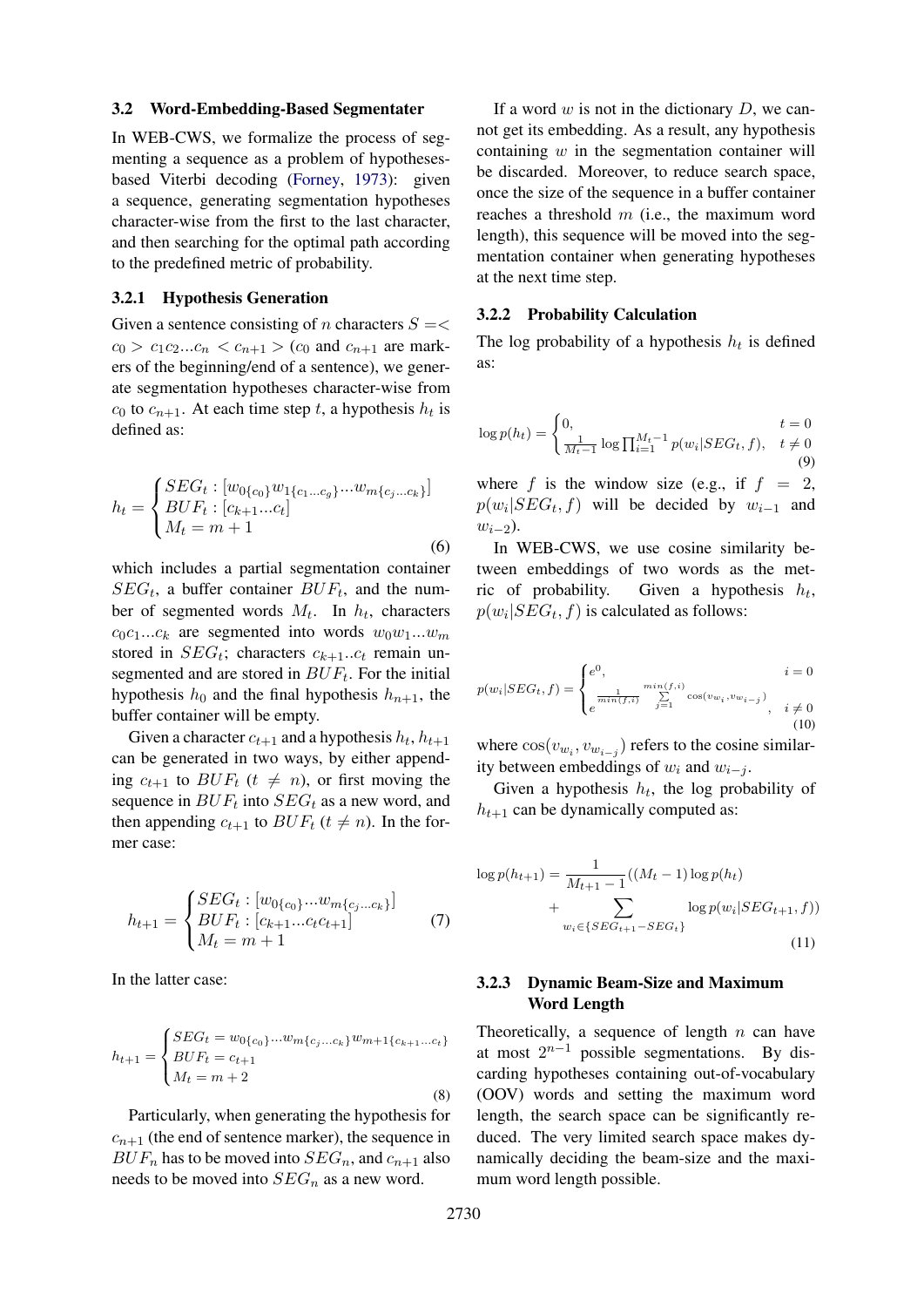Given an initial beam-size  $k$ , at each time step t, the segmenter will only keep at most top  $k$  hypothesis sorted by log probabilities in a descending order. Some hypotheses will also be discarded due to OOV words and the maximum word length limit. As a result, it is sometimes possible for a sequence to have no hypothesis at all after some time steps. Once it happens, the segmenter will increase the beam-size by 10 and the maximum word length by 1, and then re-generate hypothesis from the beginning, till at least one hypothesis is generated at the final time step.

Dynamic beam-size and maximum word length ensure that for each sequence, at least one segmentation (the one given by the baseline segmenter) will be generated as the final segmentation result. This mechanism can guarantee the efficiency and reliability of the segmenter at the same time.

### 3.2.4 Similarity Score Look-up

To improve the decoding speed, we pre-calculate the cosine similarity of all word pairs co-occurring at least once in the automatically segmented corpus, and store them in a file (which only consists of millions of word pairs for a Chinese novel). In doing so, when decoding, for most word pairs, we only need to look up to this file for similarity scores, which can significantly improve the decoding speed. According to later experiments, this look-up strategy can cover about 92% of the similarity calculation needed for decoding.

# 4 Experiments

We conduct experiments on various datasets in different domains to thoroughly evaluate the performance of our model.

# 4.1 Experimental Setup

### 4.1.1 Datasets

We evaluate our model in terms of cross-domain CWS on five datasets, including three Chinese novel datasets [\(Qiu and Zhang,](#page-8-11) [2015\)](#page-8-11): DL (*DouLuoDaLu*), FR (*FanRenXiuXianZhuan*) and ZX (*ZhuXian*), and two CWS datasets in special domains [\(Qiu et al.,](#page-8-20) [2015\)](#page-8-20): DM (dermatology) and PT (patent). We use the standard split for all datasets as they are published. Raw test data is also included for deriving word embeddings.

Statistics of these datasets are shown in Table [1.](#page-5-0) Since there are no gold segmentation of full novels for three Chinese novel datasets, their statistics are

<span id="page-5-0"></span>

| Dataset | Sentence $(K)$ |      | Token $(K)$ |      | Character $(K)$ |      |
|---------|----------------|------|-------------|------|-----------------|------|
|         | Full           | Eval | Full        | Eval | Full            | Eval |
| DL      | 40             |      | 1.982       | 32   | 2,867           | 47   |
| FR.     | 148            | 1    | 5,004       | 17   | 7,126           | 25   |
| ZΧ      | 59             |      | 2,131       | 21   | 3,006           | 31   |
| DM      | 32             |      | 709         | 17   | 1,150           | 30   |
| PT      | 17             |      | 556         | 34   | 903             | 57   |

Table 1: Statistics of full and evaluation datasets.

based on the segmentation given by the baseline segmenter.

#### 4.1.2 Pre-Processing

In some studies, pre-processing is applied in order to improve the performance of CWS models, including substituting consecutive digits and English letters, Chinese idioms and long words with unique symbols [\(Cai and Zhao,](#page-8-0) [2016;](#page-8-0) [Cai et al.,](#page-8-21) [2017;](#page-8-21) [Chen et al.,](#page-8-6) [2015\)](#page-8-6). However, we do not deploy such techniques for fair comparison, focusing only on the possible improvements brought by word embeddings. The only pre-processing adopted in our model is to first split a sentence with a set of pre-defined delimiters: characters that are not Chinese characters, English letters or digits. Those fragments of a sentence are then fed into the segmenter, and a complete segmented sentence is returned by reassembling the segmented fragments and delimiters in the original order.

#### 4.1.3 Hyperparameters

Hyperparameters used in our WEB-CWS model are explained and their values are displayed in Table [2.](#page-6-0) All hyperparameters are tuned on a small excerpt of ZX, which consists of 300 sentences [\(Qiu and Zhang,](#page-8-11) [2015\)](#page-8-11). It is worth noting that, according to [Mikolov et al.](#page-8-14) [\(2013\)](#page-8-14), for each positive sample, the optimal number of negative samples drawn from a noise distribution is usually between 5 to 20. However, in our model, we find that, for each target word, drawing one negative sample from a noise distribution is good enough, which may be caused by the large amount of negative samples generated by context and in-word negative sampling. Also, [Mikolov et al.](#page-8-14) [\(2013\)](#page-8-14) report that the unigram distribution raised to the 3/4ths power is better than the uniform distribution for negative sampling. But in WEB-CWS, using the uniform distribution leads to better segmentation results.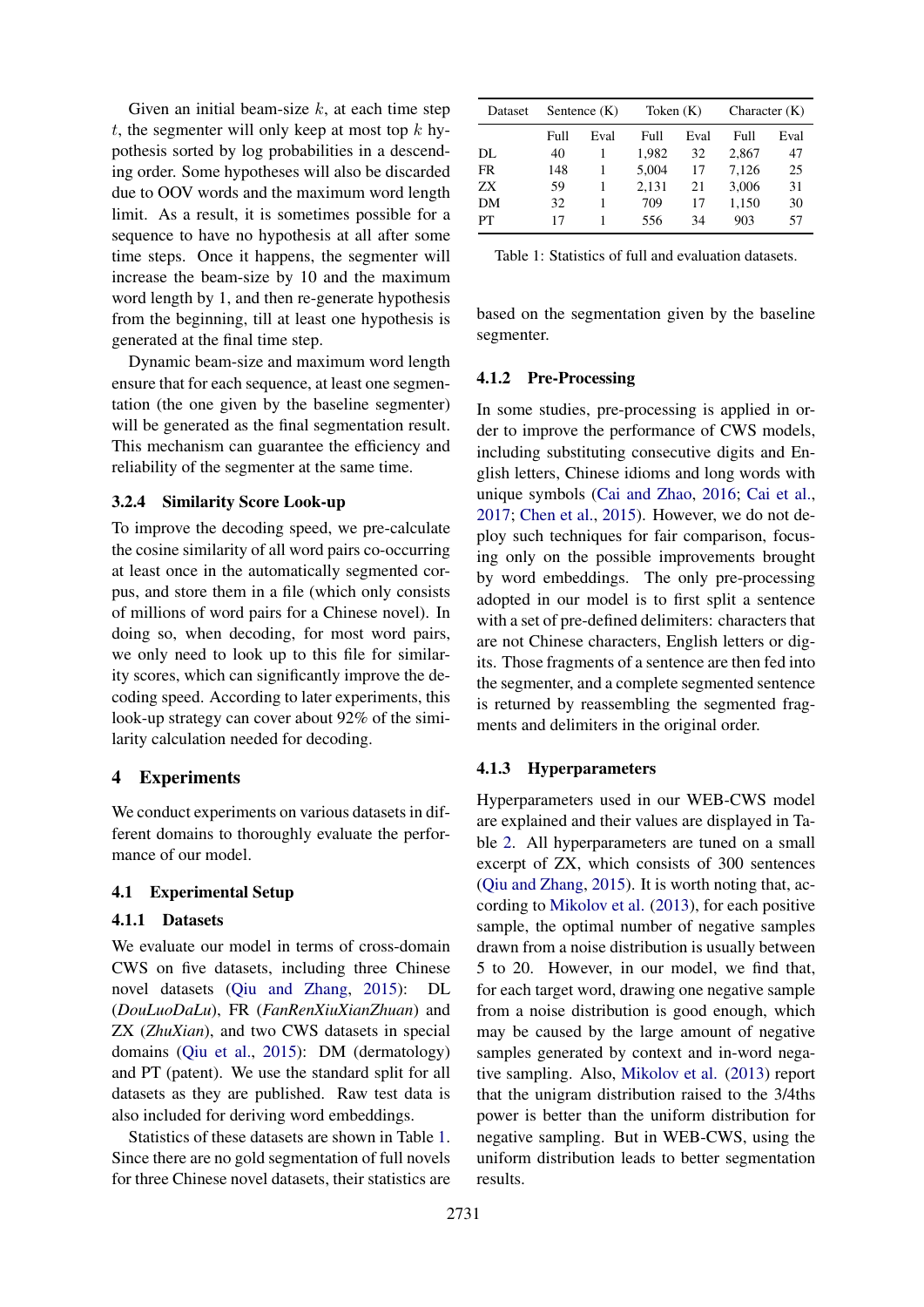<span id="page-6-0"></span>

| H-param          | Explanation                                      | Value     |
|------------------|--------------------------------------------------|-----------|
| $\epsilon$       | threshold for overall subsampling                | $10^{-5}$ |
| $\mu$            | threshold for multi-character word subsampling   | 0.5       |
| $P_n$            | noise distribution for general negative sampling | uniform   |
| $\boldsymbol{n}$ | number of general negative samples per word      | 1         |
| d.               | dimension of word embeddings                     | 100       |
| $\eta$           | smoothing factor for class weights               | 0.2       |
|                  | window size                                      | 4         |
| m                | initial maximum word length                      | 5         |
| $\boldsymbol{k}$ | initial beam-size                                | 10        |
| $\epsilon$       | number of epochs in Skip-gram training           | 1         |

Table 2: Hyperparameters used in WEB-CWS.

# 4.1.4 Evaluation

For consistency, all segmentation results are automatically calculated with the script provided in the SIGHAN Bakeoff [\(Emerson,](#page-8-22) [2005\)](#page-8-22) and are reported as word F-measures.

# 4.2 Baseline Segmenter

Two state-of-the-art CWS models trained on a People's Daily corpus in 2000 January are tested. One is a joint word segmentation and POS-tagging model [\(Zhang and Clark,](#page-9-2) [2010\)](#page-9-2), and the other is a word-based neural CWS model [\(Cai et al.,](#page-8-21) [2017\)](#page-8-21). When training both models, default settings are used, except that the maximum word length in [Cai](#page-8-21) [et al.'](#page-8-21)s model is set to 5, which is in line with the setting of WEB-CWS.

On the evaluation set of PKU [\(Emerson,](#page-8-22) [2005\)](#page-8-22), both models yield comparable results, but on the evaluation set of DL, [Zhang and Clark'](#page-9-2)s model (Fmeasure  $= 0.905$ ) performs better than [Cai et al.'](#page-8-21)s model (F-measure  $= 0.849$ ). It is very possible that [Zhang and Clark'](#page-9-2)s model can handle crossdomain CWS more effectively. As a result, we choose [Zhang and Clark'](#page-9-2)s model as the baseline segmenter for following experiments.

### 5 Results

Results in Table [3](#page-7-0) show that our WEB-CWS model can obviously improve CWS on four datasets in special domains, including DL, FR, ZX and DM, with an increase of over 3.0% in Fmeasure. Those four datasets are all in domains (novel and dermatology) which are very different from that of the baseline segmenter (newspaper). This result suggests that WEB-CWS can effectively improve cross-domain CWS.

However, on another dataset in the special domain PT, the improvement is not significant. There are two possible reasons for this result. First, the size of PT is the smallest among all datasets, which may make the quality of word embeddings unsatisfactory. Second, the PT dataset contains a huge amount of decimal points (e.g., '3.14'), percentage signs (e.g., '28%'), hyphens (e.g., 'pMIV-Pnlp') and very long English strings (e.g., 'agctgagtcg'), which are all cases that cannot be handled by WEB-CWS without corresponding preprocessing techniques.

# 5.1 Comparison with State-of-the-Art Models

We also compare WEB-CWS with two state-ofthe-art semi-supervised and unsupervised crossdomain CWS models by [Qiu and Zhang](#page-8-11) [\(2015\)](#page-8-11) and [Liu and Zhang](#page-8-8) [\(2012\)](#page-8-8), both of which use the same baseline model proposed by [Zhang and](#page-9-2) [Clark](#page-9-2) [\(2010\)](#page-9-2) as used in our model. We adopt the method of combining character clustering and self-training in [Liu and Zhang](#page-8-8) [\(2012\)](#page-8-8) with datasets in our experiments. Results of the model in [Qiu](#page-8-11) [and Zhang](#page-8-11) [\(2015\)](#page-8-11) are directly copied from the corresponding paper.

Results in Table [3](#page-7-0) show that WEB-CWS outperforms these two state-of-the-art models with a large margin in terms of F-measure. Particularly, on the DM dataset, [Liu and Zhang'](#page-8-8)s model only achieves a relatively low F-score improvement rate (1.8%), which is likely to be caused by the large difference between the source and target domains. This result suggests that WEB-CWS is more robust to domain dissimilarity compared with selftraining.

### 5.2 Run Time for Decoding

We test the run time for our decoder on a 3.5 GHz Intel Core i7 CPU. On all five test sets, the average decoding speed is 20.3 tokens per millisecond, when the initial beam-size is set to 10. In the work of [Zhou et al.](#page-9-1) [\(2017\)](#page-9-1), the decoding speed of their model is 14.7 tokens per millisecond for greedy segmentation. However, these results cannot be compared directly since they are produced on different machines. Our similarity look-up strategy is proved to be efficient in improving the decoding speed.

### 6 Analysis and Discussion

In order to assess the effect of negative sampling and subsampling methods, we conduct a series of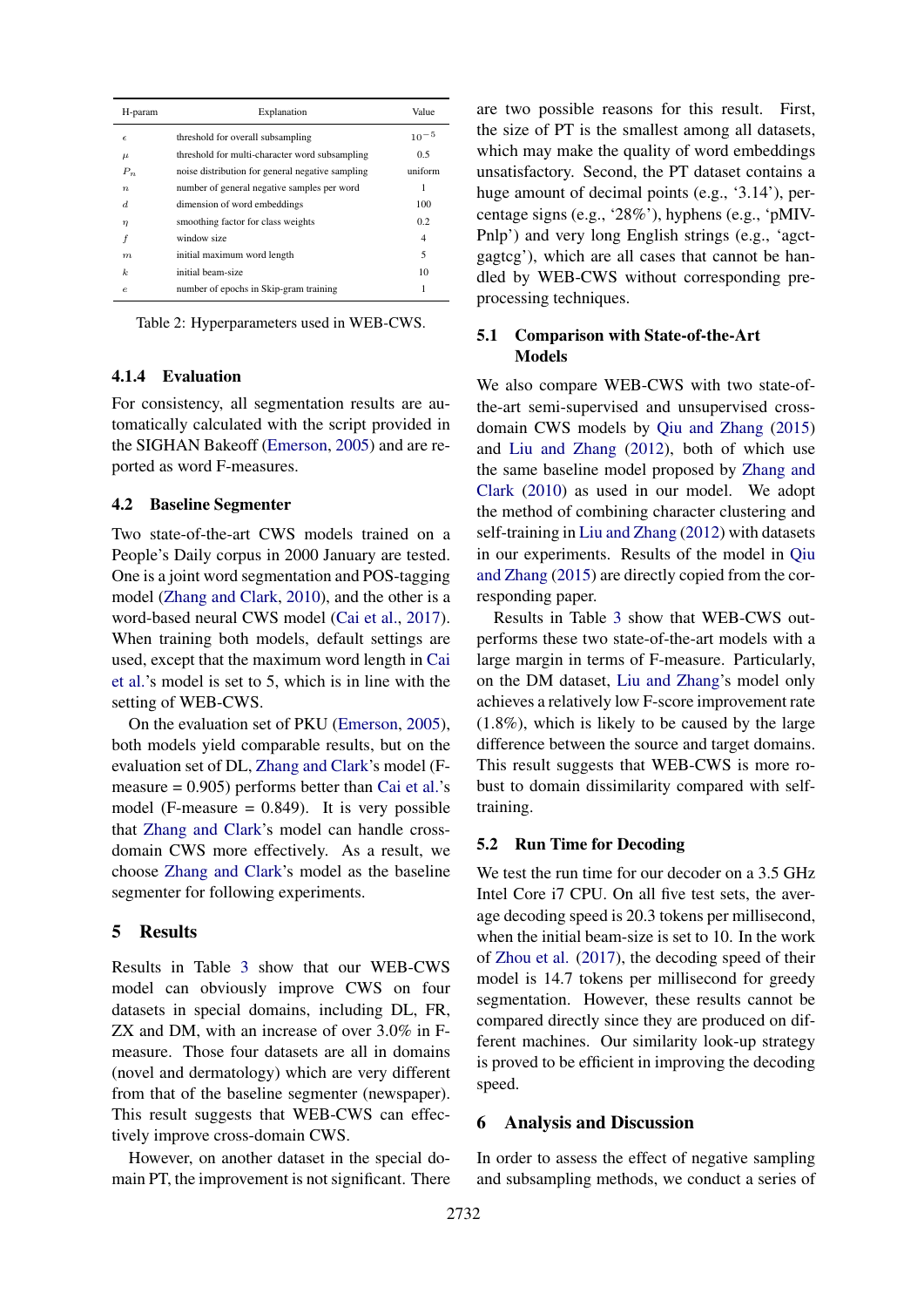<span id="page-7-0"></span>

| Dataset   |      |      |        | Baseline (%) WEB-CWS (%) IR_WEB (%) IR_Qiu&Zhang (%) IR_Liu&Zhang (%) |        |
|-----------|------|------|--------|-----------------------------------------------------------------------|--------|
| DL        | 90.5 | 93.5 | $+3.3$ | $+1.6$                                                                | $+2.1$ |
| <b>FR</b> | 85.9 | 89.6 | $+4.3$ | $+2.9$                                                                | $+2.5$ |
| ZΧ        | 86.8 | 89.6 | $+3.2$ | $+2.2$                                                                | $+2.4$ |
| DM        | 77.9 | 82.2 | $+5.5$ | $\overline{\phantom{0}}$                                              | $+1.8$ |
| <b>PT</b> | 84.6 | 85.1 | $+0.6$ | $\overline{\phantom{0}}$                                              | $+0.2$ |

Table 3: F-measures of the baseline segmenter and WEB-CWS on datasets in special domains, and F-measure improvement rates (IR) of WEB-CWS, [Qiu and Zhang](#page-8-11) [\(2015\)](#page-8-11) and [Liu and Zhang](#page-8-8) [\(2012\)](#page-8-8).

<span id="page-7-1"></span>

| Model               | DL(%) | $FR(\%)$ | $DM(\%)$ |
|---------------------|-------|----------|----------|
| <b>Baseline</b>     | 90.5  | 85.9     | 77.9     |
| WEB-basic           | 76.2  | 72.2     | 66.6     |
| $WEB + c n$         | 92.7  | 89.3     | 75.8     |
| $WEB + w_n$         | 93.0  | 89.5     | 76.2     |
| $WEB + c_w$         | 93.3  | 89.2     | 79.7     |
| $WEB + c_w_n + m_s$ | 93.5  | 89.6     | 82.2     |

Table 4: F-measures of WEB-CWS with different subsampling and negative sampling methods.

ablation experiments. A detailed analysis is presented to understand in what way WEB-CWS can improve cross-domain CWS. All experiments and analyses in this section are carried out on three datasets with most significant improvements in Fmeasure: DL, FR and DM.

# 6.1 Ablation Experiments

In ablation experiments, we study the influence of two CWS-oriented negative sampling and multicharacter words subsampling. Results in Table [4](#page-7-1) show that WEB-CWS using word embeddings derived with the basic Skip-gram model ('*basic*') performs obviously worse than the baseline segmenter. When CWS-oriented negative sampling is applied alone, either context ('*c n*') or in-word  $('w<sub>n</sub>')$  negative sampling, the performance of WEB-CWS is obviously better than or similar to that of the baseline segmenter. When both CWSoriented negative sampling methods are applied together  $('c_w.n')$ , WEB-CWS is ensured to obviously outperform the baseline segmenter. Also, when multi-character subsampling  $(m_s)$  is applied, the performance of WEB-CWS can further improve a little.

# 6.2 Improvements in Noun Entity Segmentation

To see which words are incorrectly segmented by the baseline segmenter but correctly by WEB-CWS, all words occurring at least ten times in the three datasets are sorted in a descending order,

<span id="page-7-2"></span>

| Word  | Meaning              |      | Pre base $(\%)$ Pre WEB $(\%)$ |
|-------|----------------------|------|--------------------------------|
| 点头    | nod                  | 0.0  | 84.6                           |
| 兽武魂   | beast warrior spirit | 18.2 | 100.0                          |
| 糖皮质激素 | glucocorticoid       | 3.8  | 76.9                           |
| 蛮胡子   | person name          | 28.2 | 97.4                           |
| 虚天鼎   | person name          | 25.7 | 94.3                           |
| 一对一   | one on one           | 33.3 | 100.0                          |
| 见于    | to be seen in        | 34.5 | 100.0                          |
| 鸡冠蛇   | cockscomb snake      | 8.7  | 73.9                           |
| 皮损    | skin lesions         | 28.6 | 92.9                           |
| 宁荣荣   | person name          | 34.9 | 98.8                           |

Table 5: Ten most improved words in terms of segmentation precision. Pre base: segmentation precision by the baseline segmenter. Pre WEB: segmentation precision by WEB-CWS.

by improvements in terms of segmentation precision. Table [5](#page-7-2) displays the ten most improved words. As shown in Table [5,](#page-7-2) among the ten most improved words, seven words are domain-specific noun entities, including person names, disease names and chemical compound names. For some noun entities (e.g., *glucocorticoid*), even if the baseline segmenter can rarely segment them correctly, WEB-CWS can still find the correct segmentation in most cases. This result suggests that WEB-CWS is especially effective in segmenting domain-specific noun entities.

# 7 Conclusion

We have proposed WEB-CWS, a semi-supervised model that can be used to effectively improve cross-domain CWS. Our model only requires a baseline segmenter and a raw corpus in the target domain, deploying only word embeddings for CWS. WEB-CWS obviously improves the performance of the state-of-the-art baseline segmenter on four datasets in special domains, especially in segmenting domain-specific noun entities.

### Acknowledgments

This paper was partially supported by the National Natural Science Foundation of China (No.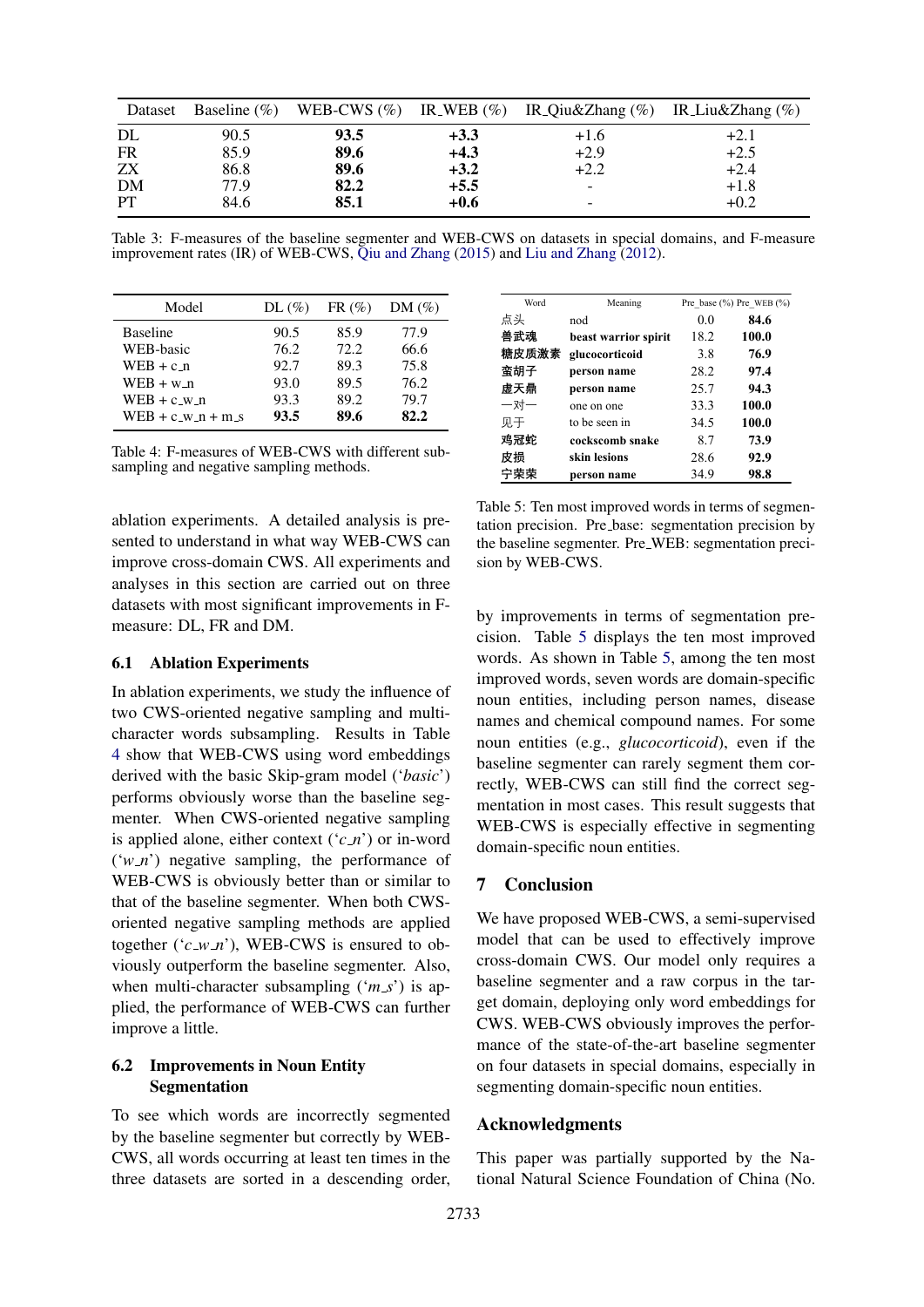61572245). Thanks to You Wang et al. and the anonymous reviewers for their constructive and insightful comments on this paper.

# References

- <span id="page-8-0"></span>Deng Cai and Hai Zhao. 2016. Neural word segmentation learning for chinese. *arXiv preprint arXiv:1606.04300*.
- <span id="page-8-21"></span>Deng Cai, Hai Zhao, Zhisong Zhang, Yuan Xin, Yongjian Wu, and Feiyue Huang. 2017. Fast and accurate neural word segmentation for chinese. *arXiv preprint arXiv:1704.07047*.
- <span id="page-8-6"></span>Xinchi Chen, Xipeng Qiu, Chenxi Zhu, Pengfei Liu, and Xuanjing Huang. 2015. Long short-term memory neural networks for chinese word segmentation. In *Proceedings of the 2015 Conference on Empirical Methods in Natural Language Processing*, pages 1197–1206.
- <span id="page-8-7"></span>Xinchi Chen, Zhan Shi, Xipeng Qiu, and Xuanjing Huang. 2017. Adversarial multi-criteria learning for chinese word segmentation. *arXiv preprint arXiv:1704.07556*.
- <span id="page-8-15"></span>Michael Collins. 2002. Discriminative training methods for hidden markov models: Theory and experiments with perceptron algorithms. In *Proceedings of the ACL-02 conference on Empirical methods in natural language processing-Volume 10*, pages 1–8. Association for Computational Linguistics.
- <span id="page-8-17"></span>Xiaolong Deng and Yingfei Sun. 2018. An improved embedding matching model for chinese word segmentation. In *2018 International Conference on Artificial Intelligence and Big Data (ICAIBD)*. IEEE.
- <span id="page-8-22"></span>Thomas Emerson. 2005. The second international chinese word segmentation bakeoff. In *Proceedings of the fourth SIGHAN workshop on Chinese language Processing*.
- <span id="page-8-19"></span>G David Forney. 1973. The viterbi algorithm. *Proceedings of the IEEE*, 61(3):268–278.
- <span id="page-8-10"></span>Qin Gao and Vogel Stephan. 2010. A multi-layer chinese word segmentation system optimized for outof-domain tasks. In *CIPS-SIGHAN Joint Conference on Chinese Language Processing*.
- <span id="page-8-13"></span>Yoav Goldberg and Omer Levy. 2014. Word2vec explained: Deriving mikolov et al.'s negativesampling word-embedding method. *arXiv preprint arXiv:1402.3722*.
- <span id="page-8-8"></span>Yang Liu and Yue Zhang. 2012. Unsupervised domain adaptation for joint segmentation and pos-tagging. *Proceedings of COLING 2012: Posters*, pages 745– 754.
- <span id="page-8-4"></span>Yijia Liu, Yue Zhang, Wanxiang Che, Ting Liu, and Fan Wu. 2014. Domain adaptation for crf-based chinese word segmentation using free annotations. In *Proceedings of the 2014 Conference on Empirical Methods in Natural Language Processing (EMNLP)*, pages 864–874.
- <span id="page-8-16"></span>Jianqiang Ma and Erhard Hinrichs. 2015. Accurate linear-time chinese word segmentation via embedding matching. In *Proceedings of the 53rd Annual Meeting of the Association for Computational Linguistics and the 7th International Joint Conference on Natural Language Processing (Volume 1: Long Papers)*, volume 1, pages 1733–1743.
- <span id="page-8-14"></span>Tomas Mikolov, Ilya Sutskever, Kai Chen, Greg S Corrado, and Jeff Dean. 2013. Distributed representations of words and phrases and their compositionality. In *Advances in neural information processing systems*, pages 3111–3119.
- <span id="page-8-12"></span>Jeff Mitchell and Mirella Lapata. 2010. Composition in distributional models of semantics. *Cognitive science*, 34(8):1388–1429.
- <span id="page-8-18"></span>Mark EJ Newman. 2005. Power laws, pareto distributions and zipf's law. *Contemporary physics*, 46(5):323–351.
- <span id="page-8-2"></span>Fuchun Peng, Fangfang Feng, and Andrew McCallum. 2004. Chinese segmentation and new word detection using conditional random fields. In *Proceedings of the 20th international conference on Computational Linguistics*, page 562. Association for Computational Linguistics.
- <span id="page-8-20"></span>Likun Qiu, Linlin Shi, and Houfeng Wang. 2015. Construction of chinese dependency tree-bank and analysis of factors in statistical parsing in various domains. *Journal of Chinese Information Processing*, 29(5):69–76.
- <span id="page-8-11"></span>Likun Qiu and Yue Zhang. 2015. Word segmentation for chinese novels. In *AAAI*, pages 2440–2446.
- <span id="page-8-3"></span>Sunita Sarawagi and William W Cohen. 2005. Semimarkov conditional random fields for information extraction. In *Advances in neural information processing systems*, pages 1185–1192.
- <span id="page-8-1"></span>Huihsin Tseng, Pichuan Chang, Galen Andrew, Daniel Jurafsky, and Christopher Manning. 2005. A conditional random field word segmenter for sighan bakeoff 2005. In *Proceedings of the fourth SIGHAN workshop on Chinese language Processing*.
- <span id="page-8-9"></span>Guohua Wu, Dezhu He, Keli Zhong, Xue Zhou, and Caixia Yuan. 2014. Leveraging rich linguistic features for cross-domain chinese segmentation. In *Proceedings of The Third CIPS-SIGHAN Joint Conference on Chinese Language Processing*, pages 101–107.
- <span id="page-8-5"></span>Yue Zhang and Stephen Clark. 2007. Chinese segmentation with a word-based perceptron algorithm. In